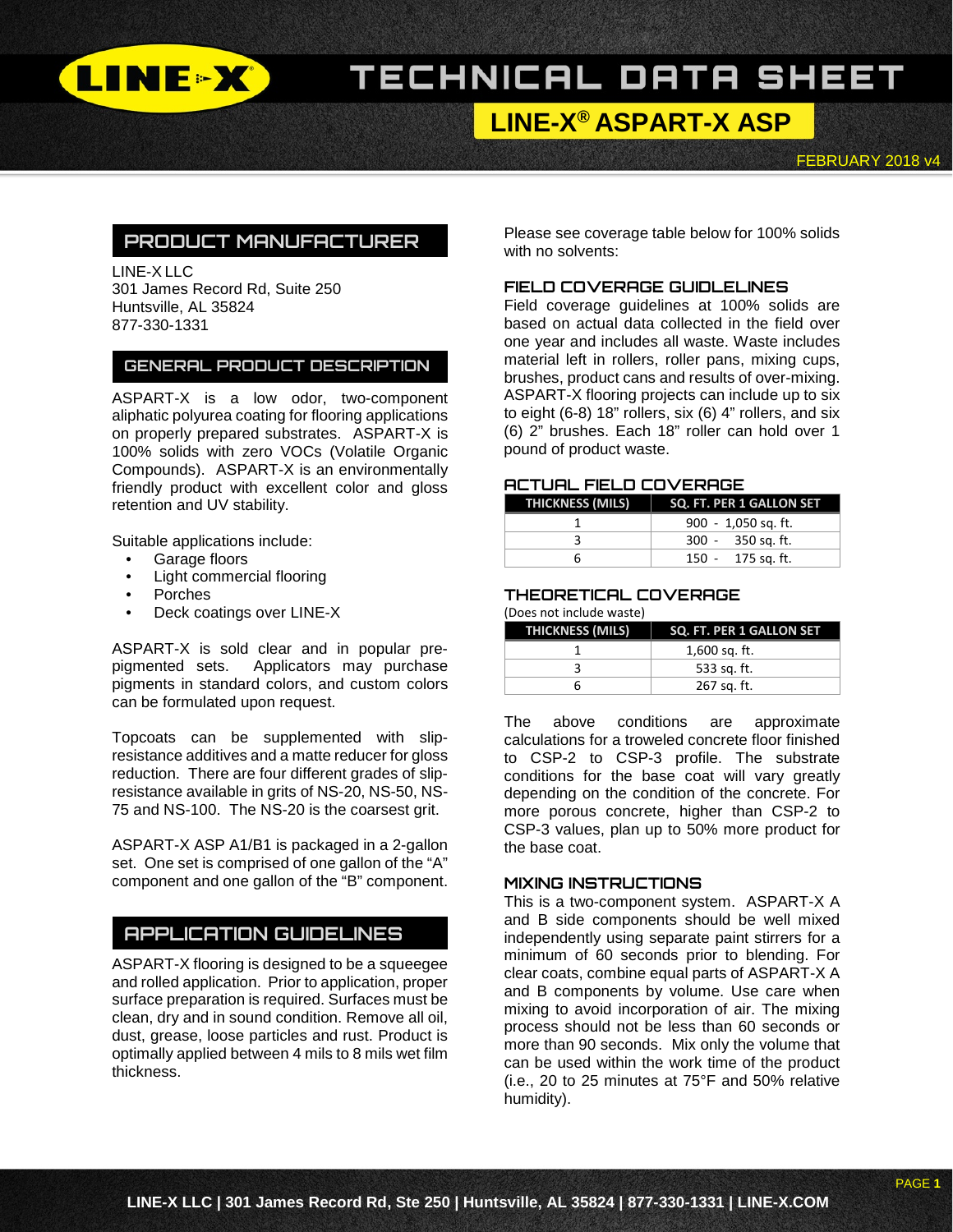

# **LINE-X® ASPART-X ASP**

FEBRUARY 2018 v4

#### **PIGMENT MIXING INSTRUCTIONS**

If the clear ASPART-X is to be tinted a color, please see the following table guidelines for the amount of pigment color to add to the B Side resin. Please note that you must determine if you will be adding solvent to the combined A and B mixture prior to determining the amount of pigment to add.

NOTE: The B side resin must be tinted prior to combining with the A side component.

#### **PIGMENT LOAD FOR ALL PIGMENTS ENGLISH SYSTEM**

| <b>B SIDE RESIN VOLUME</b> | <b>PIGMENT LOAD</b> |
|----------------------------|---------------------|
| 0.25 GAL (32 OZ)           | $.71$ IB            |
| 0.50 GAL (64 OZ)           | $1.42$ IB           |
| 1.00 GAL (128 OZ)          | 2.84 LB             |

#### **SOLVENT MIXING INSTRUCTIONS**

If necessary, ASPART-X ASP may be thinned using Xylene ONLY. It should be noted that adding Xylene will add a VOC to the product and should only be used in well-ventilated areas.

Below are conditions and recommended solvent additions:

| <b>RELATIVE HUMIDITY</b> | <b>SOLVENT</b> |
|--------------------------|----------------|
| $< 50\%$                 | በ%             |
| 50% TO 70%               | 10%            |
| $>70\%$                  | 15%            |

IMPORTANT: Under no conditions should solvent be added to an amount greater than 20% of the volume. Solvent is added to the total volume of the A and B component mixture. ASPART-X A and B sides should be mixed together thoroughly prior to adding Xylene solvent.

#### **TOOLS**

Product may be applied using an un-notched squeegee, phenolic rollers with a 3/8' nap and natural fiber brushes in 2" width.

Use Xylene or MEK to wash brushes, rollers, spray guns & pumps and other painting tools.

## **EQUIPMENT CLEAN UP**

Xylene, Methyl Ethyl Ketone (MEK) and Acetone (Brake Parts Cleaner) are acceptable for clean up and product removal.

### **MATERIAL STORAGE**

ASPART-X has a shelf-life of twelve (12) months from manufacture data in factory sealed containers. ASPART-X should be stored between 65°F to 80°F (18°C to 27°C) and out of direct sunlight. Do not expose unused materials to high humidity conditions. Always provide an airtight reseal for unused materials and store away from fire hazards.

### **SAFETY AND HANDLING**

Please refer to Safety Data Sheets (SDS) for safety and handling of this material. All personnel working with this material are expected to read and understand all safety recommendations per SDS. All Personal Protection Equipment including respirators must be properly worn to commply with worker health and safety requirements.

| Conditions: 75°F and 50% Rel. Humidity |                  |  |
|----------------------------------------|------------------|--|
| Mix Ratio by Volume                    | 1A:1B            |  |
| Pot Life                               | 30 to 45 minutes |  |
| Time to Gel in Pot                     | 20 minutes       |  |
| Work Time on Floor                     | 25 minutes       |  |
| <b>Tack Free Time</b>                  | 1 to 2 hours     |  |
| Recoat Window over                     | 1 to 18 hours    |  |
| ASPART-X                               |                  |  |
| <b>Full Cure Time</b>                  | 24 hours         |  |
| Density "A" Side                       | 9.73 lbs/gal     |  |
| Density "B" Side                       | 8.56 lbs/gal     |  |
| Viscosity "A" Side                     | $130 \pm 75$ cP  |  |
| Viscosity "B" Side                     | $450 \pm 100$ cP |  |

**CHEMICAL TECHNICAL DATA**

Tack free time and full cure time is temperature, humidity and film thickness dependent. Thicker films will take longer to cure throughout. High humidity will shorten cure time. In cold, dry conditions the cure time will be significantly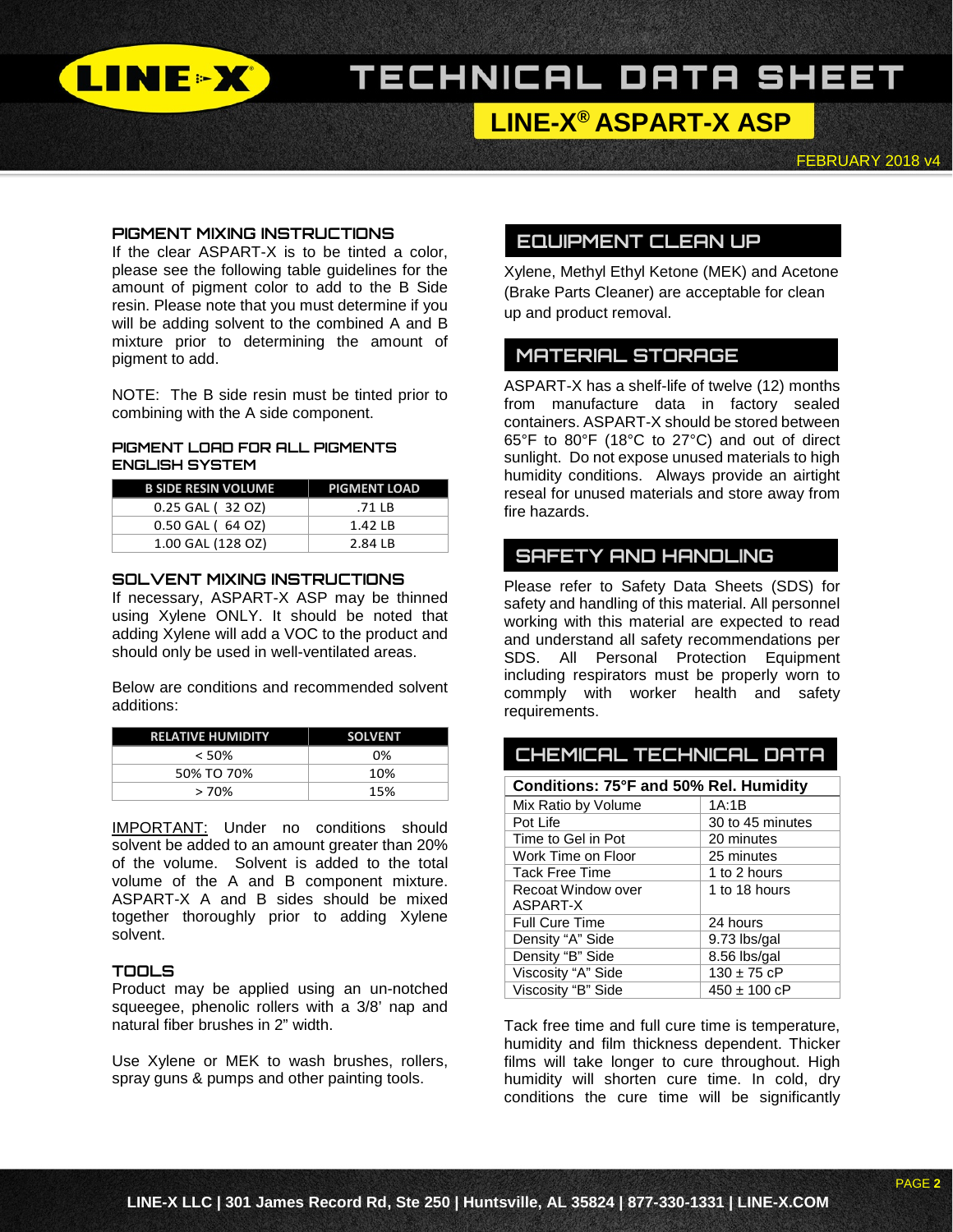

# **LINE-X® ASPART-X ASP**

FEBRUARY 2018 v4

prolonged. Allow at least 2 to 3 hours before light foot traffic and 24 hours before return to service.

Approximate values only. This data should not be considered specifications and is intended for general information in planning the application process.

| <b>BASIC PHYSICAL PROPERTIES</b>         |                              |                            |  |
|------------------------------------------|------------------------------|----------------------------|--|
| <b>TEST NAME</b>                         | <b>TEST</b><br><b>METHOD</b> | <b>VALUE</b>               |  |
| Adhesion                                 | ASTM D4541                   | 541 psi                    |  |
|                                          |                              | (concrete<br>failure)      |  |
| Elongation                               | ASTM D412                    | 80%                        |  |
| Flexibility                              | ASTM D522                    | Pass                       |  |
| (1/8 Mandrel)                            |                              | No cracking                |  |
| <b>Gloss Retention</b>                   | ASTM D523                    | $81+$                      |  |
| Hardness, Shore D                        | <b>ASTM D2240</b>            | $46 \pm 2$                 |  |
| <b>Impact Resistance</b>                 | ASTM D2794                   | 32 in Ibs                  |  |
| <b>QUV Topcoat</b>                       | ASTM G154                    | Delta $E < 2.0$            |  |
|                                          |                              | @1,700 hrs.                |  |
| <b>Taber Abrasion</b>                    | ASTM D4060                   | 30.5 mg loss               |  |
| <b>Tensile Strength</b>                  | ASTM D412                    | 800 to 900 psi             |  |
| Safe Walking                             | ASTM                         | Pass                       |  |
| <b>Surfaces</b>                          | F1637.95                     |                            |  |
| <b>Surface Resistivity</b>               | ASTM D257                    | $>1.0 \times 10^{16}$      |  |
|                                          |                              | $\Omega$ square            |  |
| <b>Volume Resistivity</b>                | ASTM D257                    | $1.4 \times 10^{14}$       |  |
|                                          |                              | Ω-cm                       |  |
| Water Vapor Trans.                       | ASTM E96                     | 0.223                      |  |
| (Avg. coating thickness<br>of 11.5 mils) |                              | grains/ft <sup>2</sup> /hr |  |

#### **ADDITIONAL PRODUCT CERTIFICATIONS**

Complies with FDA and USDA Coating Regulations for Incidental Food Contact Applications (Keller and Heckman LLP Letter of Opinion)

#### **CHEMICAL RESISTANCE PROPERTIES**

ASPART-X materials evaluated through exposure of coating to the household chemicals. Recommendation of "yes" indicates that the material met chemical resistance properties for ASTM D1308 standard.

| <b>CHEMICAL NAME</b>         | <b>RECOMMENDATION</b> |
|------------------------------|-----------------------|
| <b>AUTOMOTIVE OIL</b>        | <b>YES</b>            |
| BLEACH (CHLORIDE) 6%         | YES                   |
| <b>BRAKE FLUID (DOT 3)</b>   | <b>YES</b>            |
| <b>CALCIUM CHLORIDE 50%</b>  | <b>YES</b>            |
| <b>DIESEL FUEL</b>           | <b>YES</b>            |
| ETHYLENE GLYCOL              | <b>YES</b>            |
| <b>HYDRAULIC FLUID (OIL)</b> | <b>YES</b>            |
| <b>KEROSENE</b>              | <b>YES</b>            |
| <b>MINERAL SPIRITS</b>       | <b>YES</b>            |
| POTASSIUM HYDROXIDE 50%      | YES                   |
| SODIUM CHLORIDE 30%          | <b>YES</b>            |
| SODIUM HYDROXIDE 50%         | <b>YES</b>            |
| WATER (H20)                  | YES                   |

#### **PROJECT SPECIFIC APPLICATIONS**

The following application details provide general guidelines for concrete flooring applications. All applications require proper surface preparation.

#### **MOISTURE EMISSION**

Appling ASPART-X to wet or humid concrete can lead to blistering and/or delamination of the coating. Concrete moisture content can vary widely depending on work-site conditions. In general, coating work on concrete slabs should be done when the concrete is dry and at maximum surface temperature. Please note that this product cannot be applied at the dew point as condensation on the concrete substrate will prevent adhesion of ASPART-X.

A moisture test is required to determine the suitability of a concrete surface for an ASPART-X flooring application. Applicators should take a moisture percentage content reading using a Tramex Moisture Meter. If the moisture reading is above 4% at the time of quotation or at the time of planned installation, a Relative Humidity Test is required (ASTM Standard F2170-11). The Relative Humidity must not exceed 85%. If you encounter a situation with a Relative Humidity higher than this value, please contact your LINE-X technical team for guidance.

Additionally, the pH of the concrete surface should not be above 9.0.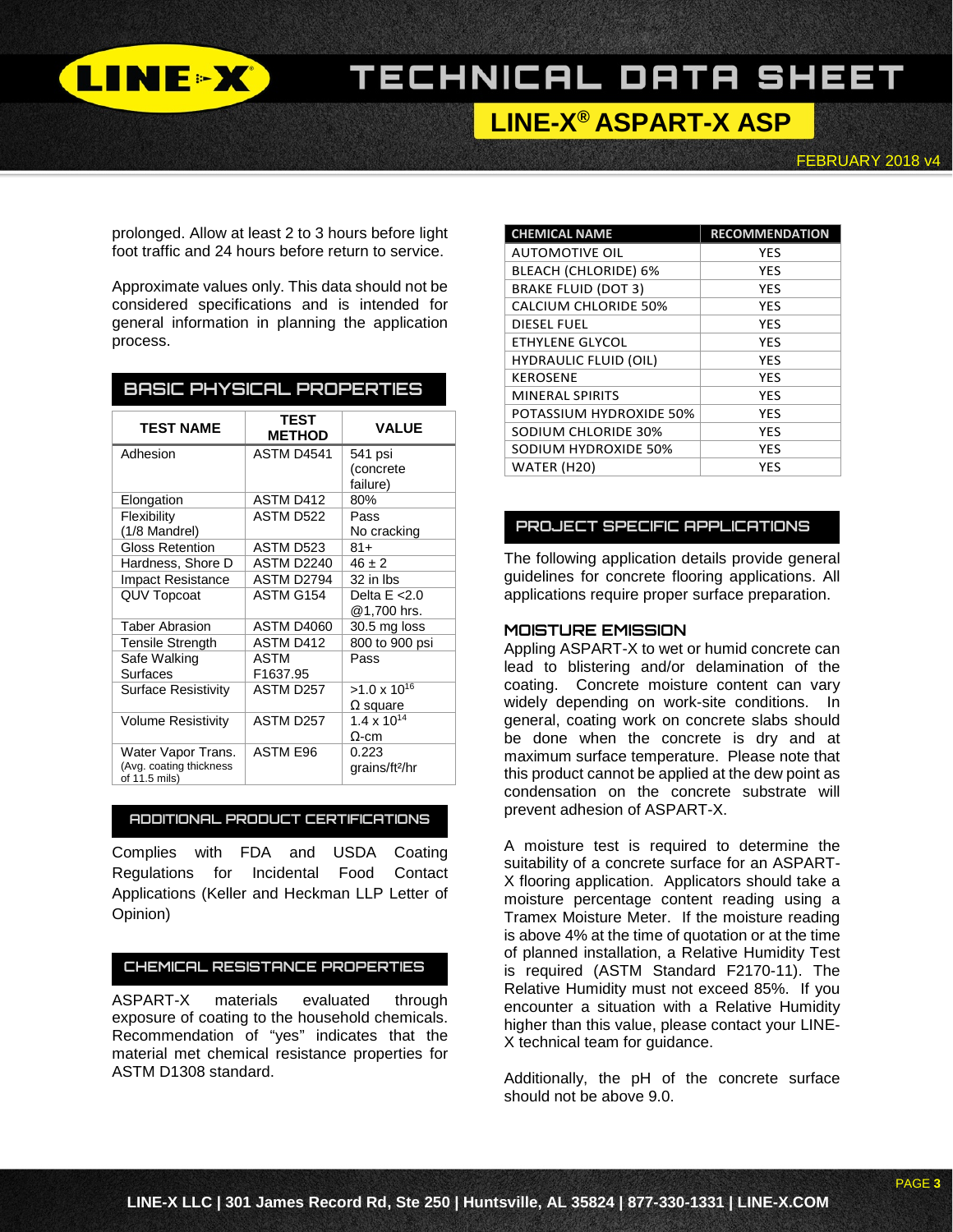

## **LINE-X® ASPART-X ASP**

FEBRUARY 2018 v4

#### **CONCRETE SURFACES**

Concrete surfaces require grinding or shot blasting in accordance to ICRI standard CSP-2 to CSP-3 prior to coating application. ASPART-X cannot be applied to concrete that is less than 28 days old.

#### **SUBSTRATE REPAIR**

Minor cracks and holes above 1/8" in diameter should be repaired using MEND-X by LINE-X prior to ASPART-X application.

#### **GENERAL GUIDELINES FOR COLOR CHIP FLOORING**

Color chips are used in conjunction with ASPART-X to create an attractive and durable floor coating. There are four standard chip color combinations available: Golden Road, Pebble Blue, Tuxedo, and Sandstone. Custom chip blends can be ordered through your order representative.

Below are general guidelines for a basic chip floor:

#### STEP 1 - BASE COAT

- Apply clear ASPART-X at approximately 300 to 350 square feet per gallon at 3 mils thickness to provide a uniform base.
- Allow surface to dry to tack free (approx. 1-2 hours).

#### STEP 2 - TACK COAT

- Apply a second pigmented tack coat of ASPART-X at approximately 325 to 350 square feet per gallon at 3 mils thickness.
- Broadcast color chips uniformly to surface. Chip coverage is approximately 300 square feet per 50 lb. box.
- Allow surface to cure approximately 1-2 hours prior to application of top coat.

#### STEP 3 - TOP COAT

• Apply a single clear coat of ASPART-X ASP at approximately 150 square feet per gallon at 6 mils thickness or two topcoats applied at 3 mils thickness.

• Apply additional coats only if a very smooth surface is desired per client's request and is included in the customer quotation.

#### **OPTIONAL TOP COAT ADDITIVE – SLIP-RESISTANCE**

If additional slip resistance is required, the topcoat can be supplemented with slip-resistance additives (NS-20, 50, 75 and 100). NS-100 is recommended for most flooring applications. It provides adequate traction and an easy to clean surface. The desired slip-resistance additive should be added to the ASPART-X ASP-B1 Resin component and thoroughly blended prior to mixing with the ISO. Apply at a maximum wet film thickness of 4 mils for best results. If wet film thickness is too high the slip-resistance effect will be lost and surface appearance will not be uniform. If higher film build is required apply multiple thin coats for best performance and uniform appearance.

#### **OPTIONAL TOP COAT ADDITIVE – MATTE REDUCER**

If less gloss is desired from the standard topcoat application, a matte reducer can be added. The matte reducer is added to the already mixed A and B side components.

### **PRODUCT USER RESPONSIBLITIES**

Users of the LINE-X ASPART-X product are responsible for reading the general guidelines, product data sheets, specifications and safety data sheets (SDS) before using this material. Printed technical data and instructions are subject to change without notice. Contact your local LINE-X representative or visit our website www.LINE-X.com for current technical data instructions.